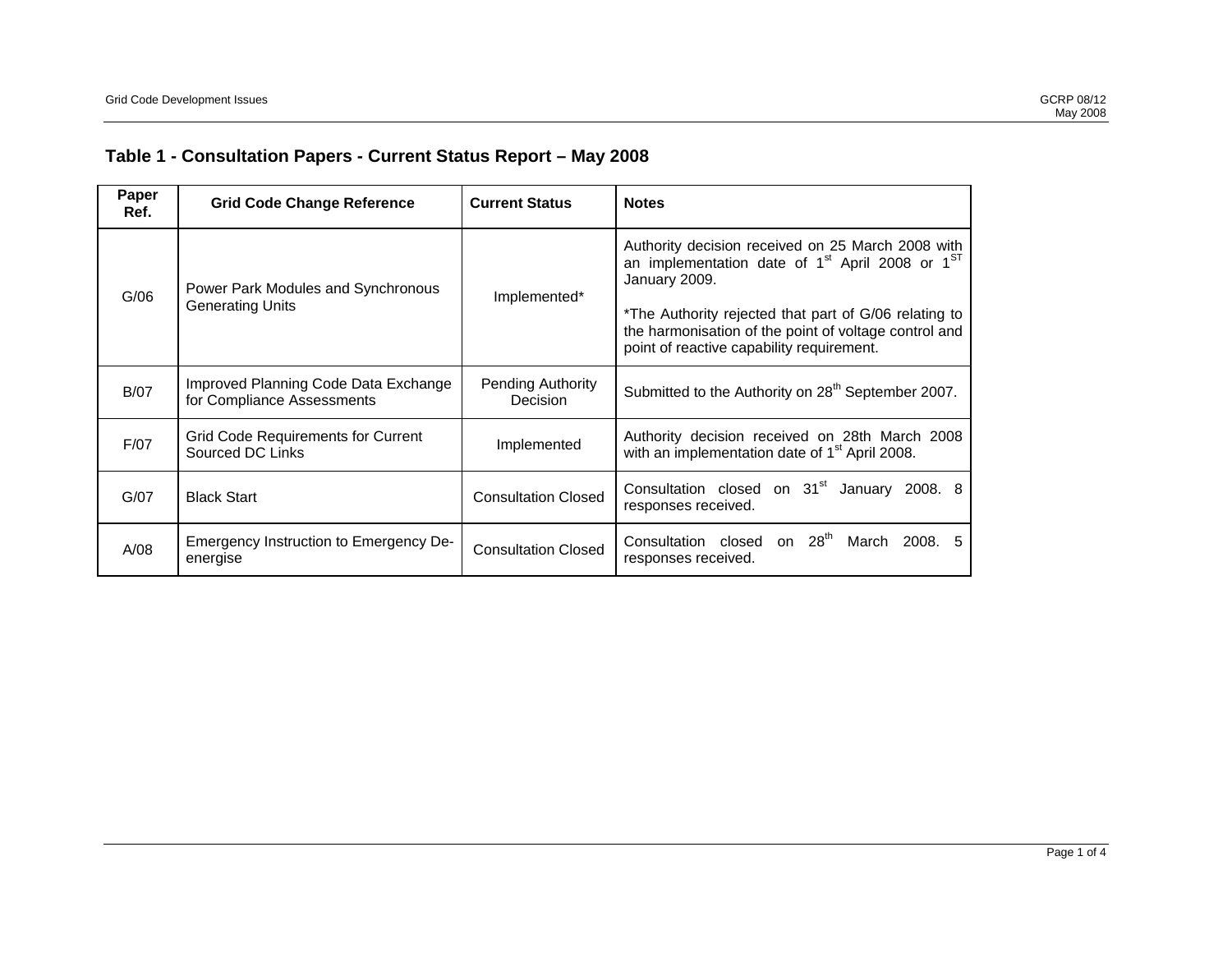## **Table 2 - Grid Code Review Panel – Outstanding Issues – May 2008**

| <b>Summary of current position</b><br><b>Issue</b>                                                       |                                                                                                                                                                                                                                                                                                                                                                                                                                          | Date last<br><b>Reviewed</b> | <b>Date Next</b><br>review    |
|----------------------------------------------------------------------------------------------------------|------------------------------------------------------------------------------------------------------------------------------------------------------------------------------------------------------------------------------------------------------------------------------------------------------------------------------------------------------------------------------------------------------------------------------------------|------------------------------|-------------------------------|
| Time Tagging of Dynamic<br>Parameters, NTO/NTB,<br>QPN'S                                                 | Presentation to 5/09/02 GCRP meeting highlighted need for industry<br>business cases to be developed in order to justify further progress on<br>associated system changes.<br>Last mentioned in GCRP minutes 21/11/02. Panel Members agreed that<br>business cases would need to be developed to justify the extensive<br>changes to IS systems to accommodate Time Tagging. As of date<br>nobody has come forward with a business case. | 20/09/07                     | September<br>2008             |
| Capacity terms used in the<br><b>Grid Code</b>                                                           | Generation Capacity and Registered Capacity are defined differently in<br>the BSC and Grid Code respectively and the need has been identified to<br>review the various capacity terms used in the Grid Code with a view to<br>rationalisation.                                                                                                                                                                                           | 15/11/07                     | Review post-<br>P215 Decision |
| High/Low frequency trip<br>settings on small embedded<br>plant.                                          | Perceived lack of clarity of requirements identified for plant between 5<br>and 50MW due to apparent gap in existing documents (G59 and G75).<br>Cause for concern for future but recognise that issue needs to be<br>resolved asap due to leadtimes for design and manufacture of plant.<br>DCRP Working Group established, GCRP to be kept informed of relevant<br>developments decisions.                                             | 23/09/04                     | On-going                      |
| Regional Differences in the<br><b>Grid Code including</b><br>Small/Medium/Large Power<br><b>Stations</b> | GCRP obligation to consider regional differences included in the Grid<br>Working Group set up, focussing initially on definitions of<br>Code.<br>Small/Medium/Large Power Stations. Implementation of B/06 on 1st<br>September 2006.<br>Review of outstanding issues to be completed.<br>Panel agreed at<br>September's 2007 GCRP to add the remaining regional differences items<br>to the outstanding issues list.                     | September<br>2007            | September<br>2008             |
| <b>Power Park Module</b><br><b>Extensions</b>                                                            | The Grid Code PPM Working Group agreed that the issue regarding the<br>applicability of technical requirements to PPM extensions would benefit<br>from further analysis due to the complexity of issues surrounding the<br>matter.                                                                                                                                                                                                       | 07/09/06                     | On-going                      |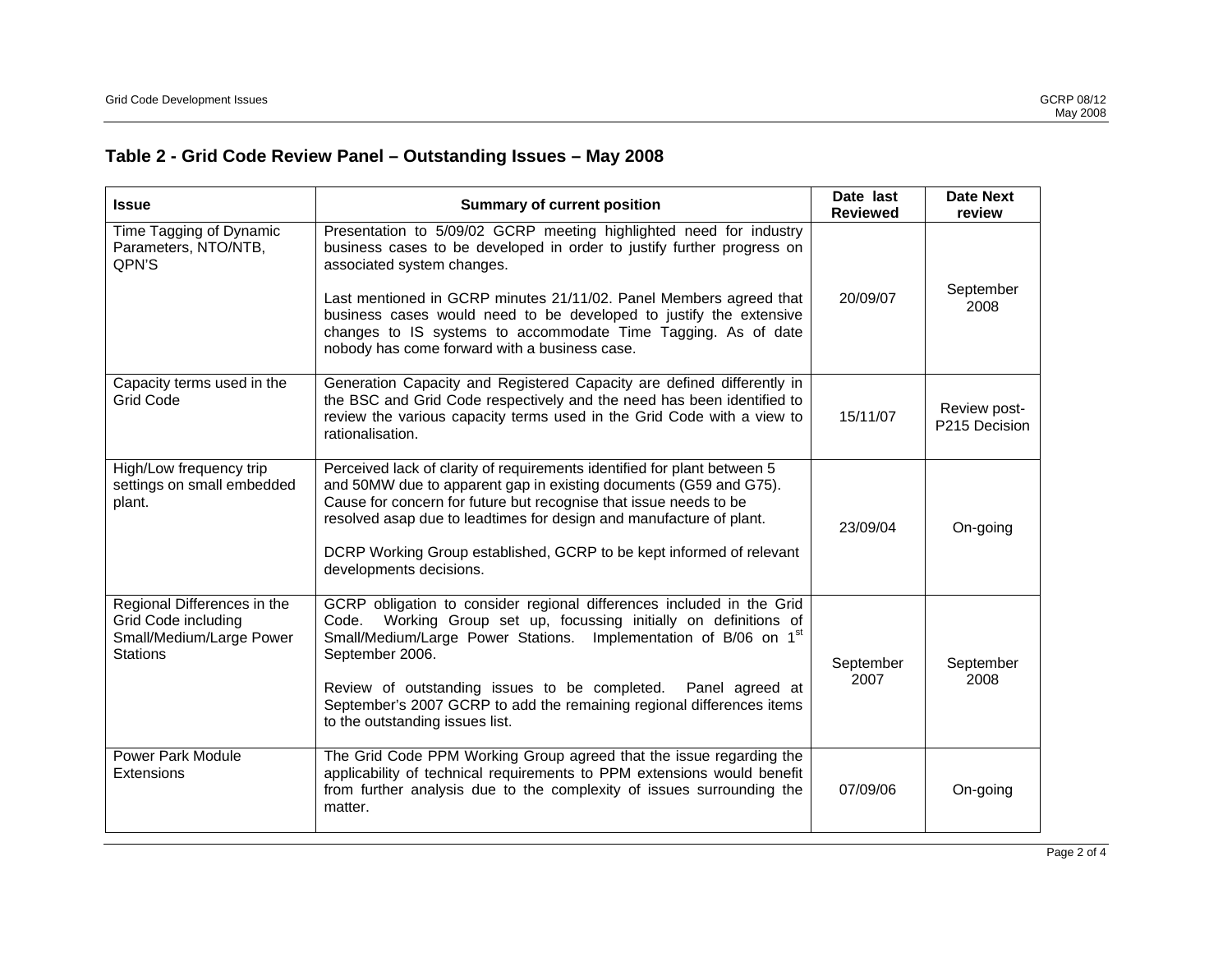| <b>Summary of current position</b><br><b>Issue</b>                                                        |                                                                                                                                                                                                                                        | Date last<br><b>Reviewed</b> | Date Next<br>review |
|-----------------------------------------------------------------------------------------------------------|----------------------------------------------------------------------------------------------------------------------------------------------------------------------------------------------------------------------------------------|------------------------------|---------------------|
| <b>System Security</b><br>Ensure that the GCRP and the industry are kept informed of any<br>developments. |                                                                                                                                                                                                                                        | 24/11/05                     | On-going            |
| Codification of Generic<br>Requirements currently<br>included in Bilateral<br>Agreements                  | Review of current requirements in Appendix F5 which may be codified in<br>the Grid Code.                                                                                                                                               | 15/02/07                     | On-going            |
| Grid Code Implications of<br>New Technologies                                                             | Review pending on new generation Grid Code obligations                                                                                                                                                                                 | 15/02/07                     | May 2008            |
| Delegation of Authority for<br><b>Busbar Switching Contracts</b>                                          | ENA task group established to review existing processes.<br>The new format was trailed at Melksham i.e. DOA Contract referring to<br>SRS and SRS detailed the relevant equipment.<br>Group currently<br>reviewing how best to proceed. | 15/02/07                     | On-going            |
| <b>Control Telephony Electrical</b><br>Standard                                                           | Establishment of a Control Telephony Electrical Standard for Scotland                                                                                                                                                                  | 17/05/07                     | May 2008            |
| $CC.6.2.2.2.2$ (a) - Fault<br><b>Clearance Times</b>                                                      | Review required of CC.6.2.2.2.2(a) provisions such that the intention of<br>the obligations is made more explicit                                                                                                                      | 17/05/07                     | May 2008            |
| <b>System Telephony Electrical</b><br>Standard                                                            | Establishment of a System Telephony Electrical Standard                                                                                                                                                                                | 20/09/07                     | September<br>2008   |